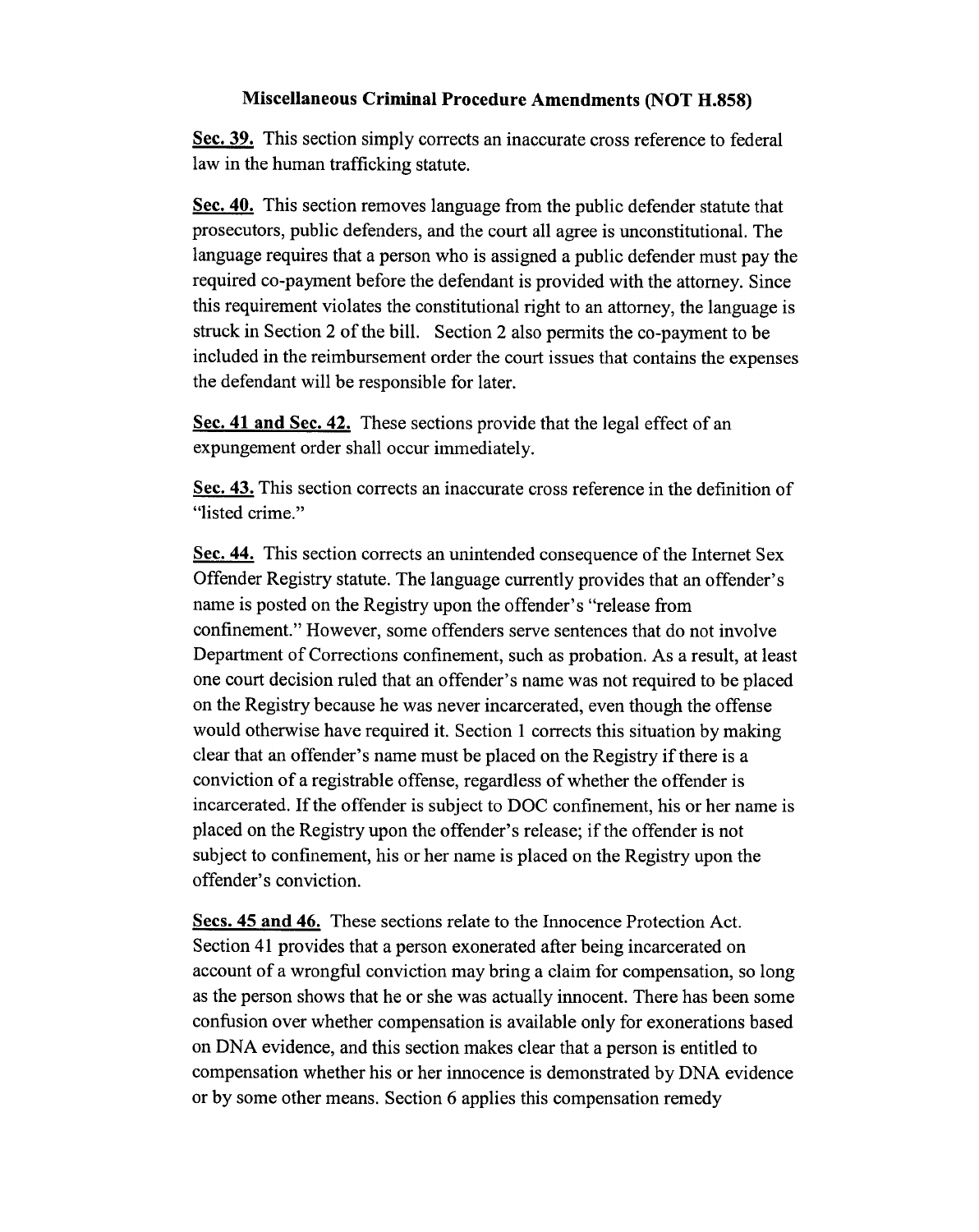retroactively, so that a person may file for compensation for any covered exoneration that occurs on or after July 1, 2007 (which is the date that the Innocence Protection Act was originally enacted).

**Sec. 47.** This section adds 2 items for the Joint Legislative Justice Oversight Committee to study during the 2016 interim: (1) how a criminal defendant's credit for time served is determined with respect to time that the defendant was in Department of Corrections custody on nonincarcerative status or conditions of release; and (2) when the name of an offender who has committed a qualifying offense is posted on the Internet Sex Offender Registry if the offender was in Department of Corrections custody on nonincarcerative status.

# **H.533 VICTIM NOTIFICATION**

### **Sec. 48. Notice to victims**

- 13 V.S.A. § 5305 sets out the information victims are entitled to request from agencies having the custody of a defendant.
- Sec. 1 changes the title of the section from Information Concerning Release from Confinement to Information Concerning Release from Custody to more accurately reflect when victims are entitled to information about an offender's status. *Confinement occurs once a person has been convicted of a crime and sentenced to a term of confinement; custody is a broader term referring to the care or control of a person.*
- Adds "upon termination or discharge of probation" to the list of circumstances triggering the right of a victim to request notification before the defendant is released.

## **Sec. 49. Information from law enforcement agency**

- 13 V.S.A § 5314 sets out the information law enforcement is obligated to provide for victims of all crimes and of listed crimes specifically.
- New subsection (b)(6) directs law enforcement to provide victims of listed crimes with information concerning bail or conditions of release imposed on the defendant prior to arraignment. Typically, bail or conditions are imposed on a defendant pre-arraginment if it is a weekend or another time the judge is unavailable, and they are imposed by a clerk of the court prior to an initial court appearance.

## **Sec. 50. Appearance by victim**